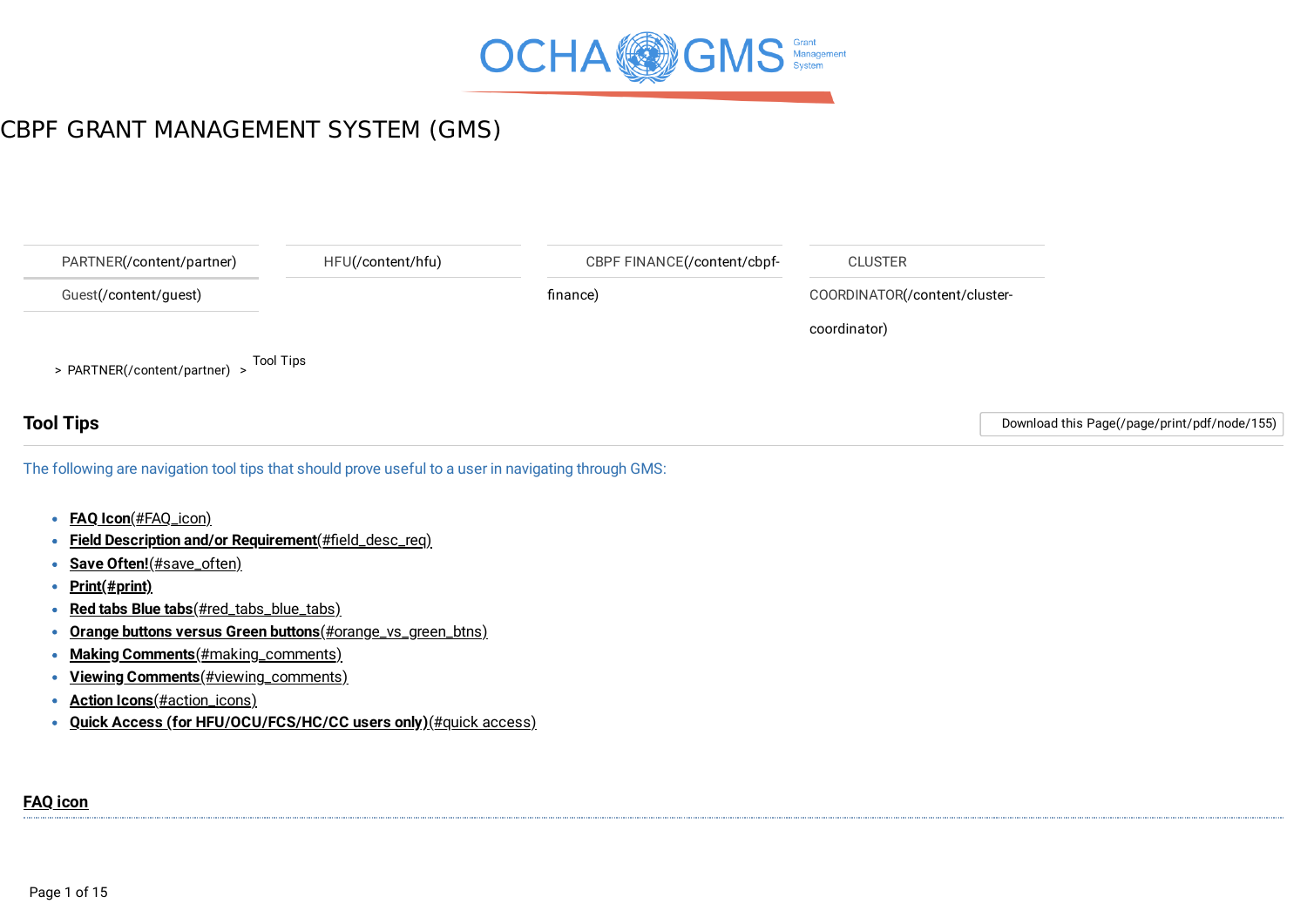

The FAQ tooltip is accessible on all pages of the GMS. It redirects to a guidance note dedicated to the page.

In the example below, upon clicking on the FAQ tooltip of the Project's proposal page / the Budget tab, a new tab will open in your browser, opening the specific related section in the 'Project proposal template and submission' article of the Help portal.

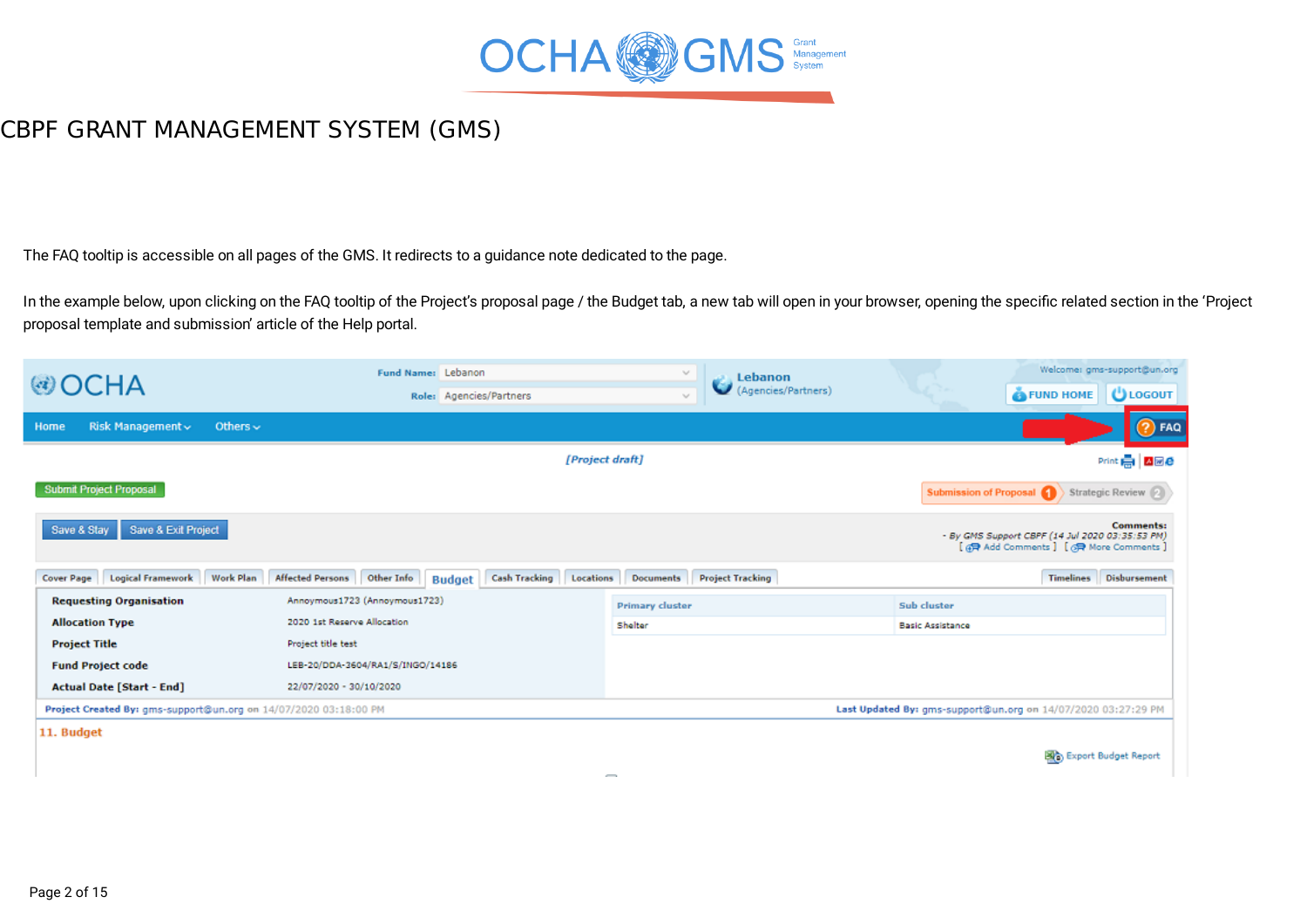

|                                                                            | © OCHA CBPF GRANT MANAGEMENT SYSTEM (GMS) - SUPPORT / HELP PORTAL                                                 | <b>Guidelines</b><br>Search All<br>∣ م     |
|----------------------------------------------------------------------------|-------------------------------------------------------------------------------------------------------------------|--------------------------------------------|
| Welcome, Hortense                                                          |                                                                                                                   | Thursday, Oct 15, 2020 10:50:30 AM  Logout |
| <b>RARTNER</b>                                                             | CLUSTER COORDINATOR ><br><b>GUEST</b><br><b>FCS FINANCE</b><br><b>HFU</b><br>> 2 I<br>Fа<br>TITT<br>$\rightarrow$ |                                            |
| > Project Proposal Template and Submission                                 |                                                                                                                   |                                            |
| <b>Project Proposal Template and Submission</b>                            |                                                                                                                   |                                            |
|                                                                            |                                                                                                                   |                                            |
| Getting started with the GMS<br>Grants Management System (GMS)<br>Overview | <b>Project Proposal Template and Submission</b><br>Edit<br>Access control<br>View                                 |                                            |
| <b>User Registration</b>                                                   |                                                                                                                   |                                            |
| GMS Agency / Partner Home Page                                             | Download this Page                                                                                                |                                            |
| Organization Info                                                          | • How to create a Project Proposal                                                                                |                                            |
| <b>Tool Tips</b>                                                           | • The 8+3 Project Proposal<br>o Cover Page<br><b>.</b> Logical Framework                                          |                                            |
| <b>Eligibility Process</b>                                                 | o Work Plan<br>o Affected Persons                                                                                 |                                            |
| Due Diligence                                                              | o Other Information                                                                                               |                                            |
| Capacity Assessment                                                        | · Budget<br><b><i><del>• Cash Hacking</del></i></b>                                                               |                                            |
|                                                                            | $\circ$ 1 ocations                                                                                                |                                            |

#### <span id="page-2-0"></span>**Field Description and/or [Requirement](#page-0-0)**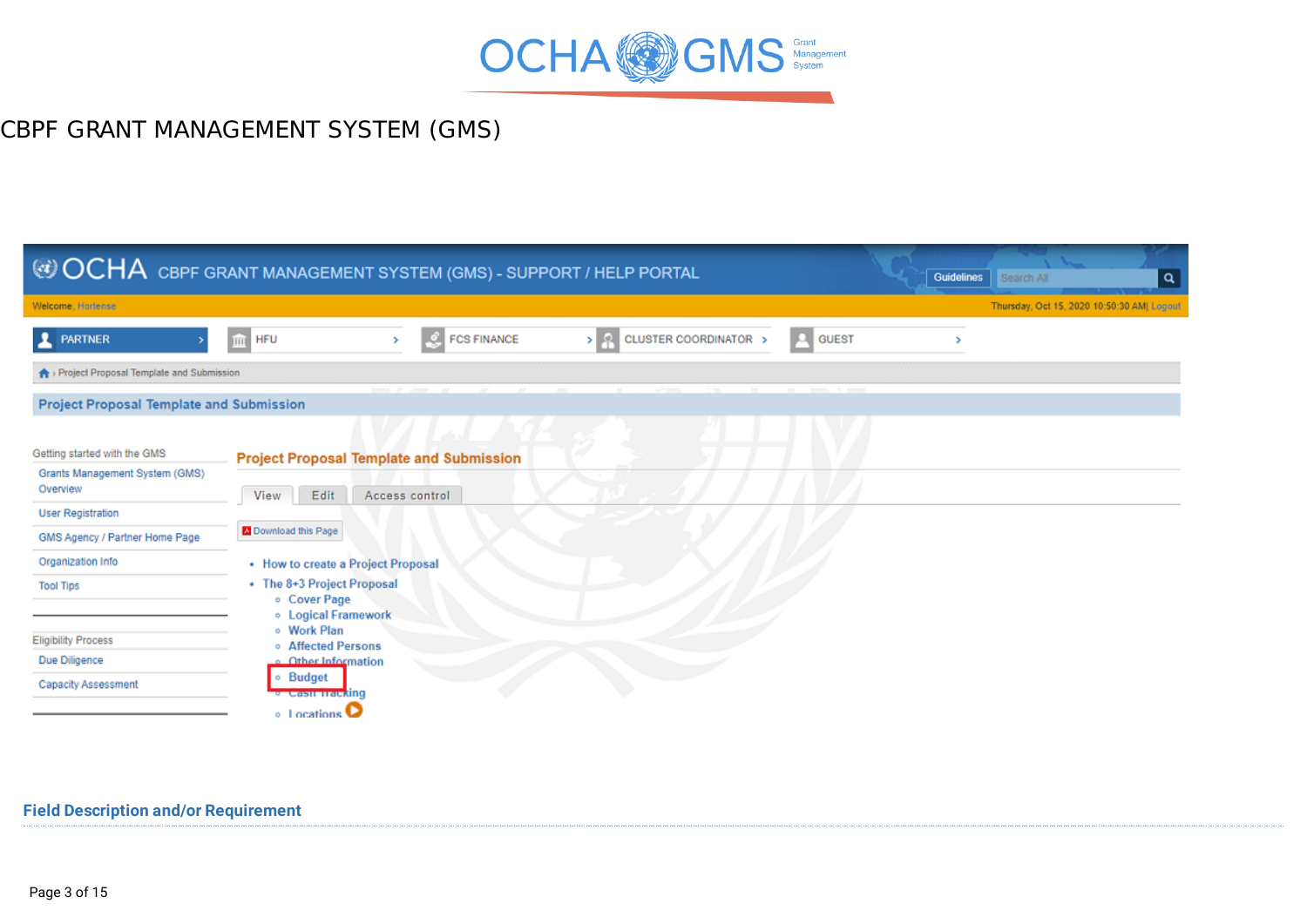

Field Description and/or Requirement: <sup>3</sup> The question mark (?) icon will provide you with a field description, whereas the asterisk (\*) icon will notify you that the field is required.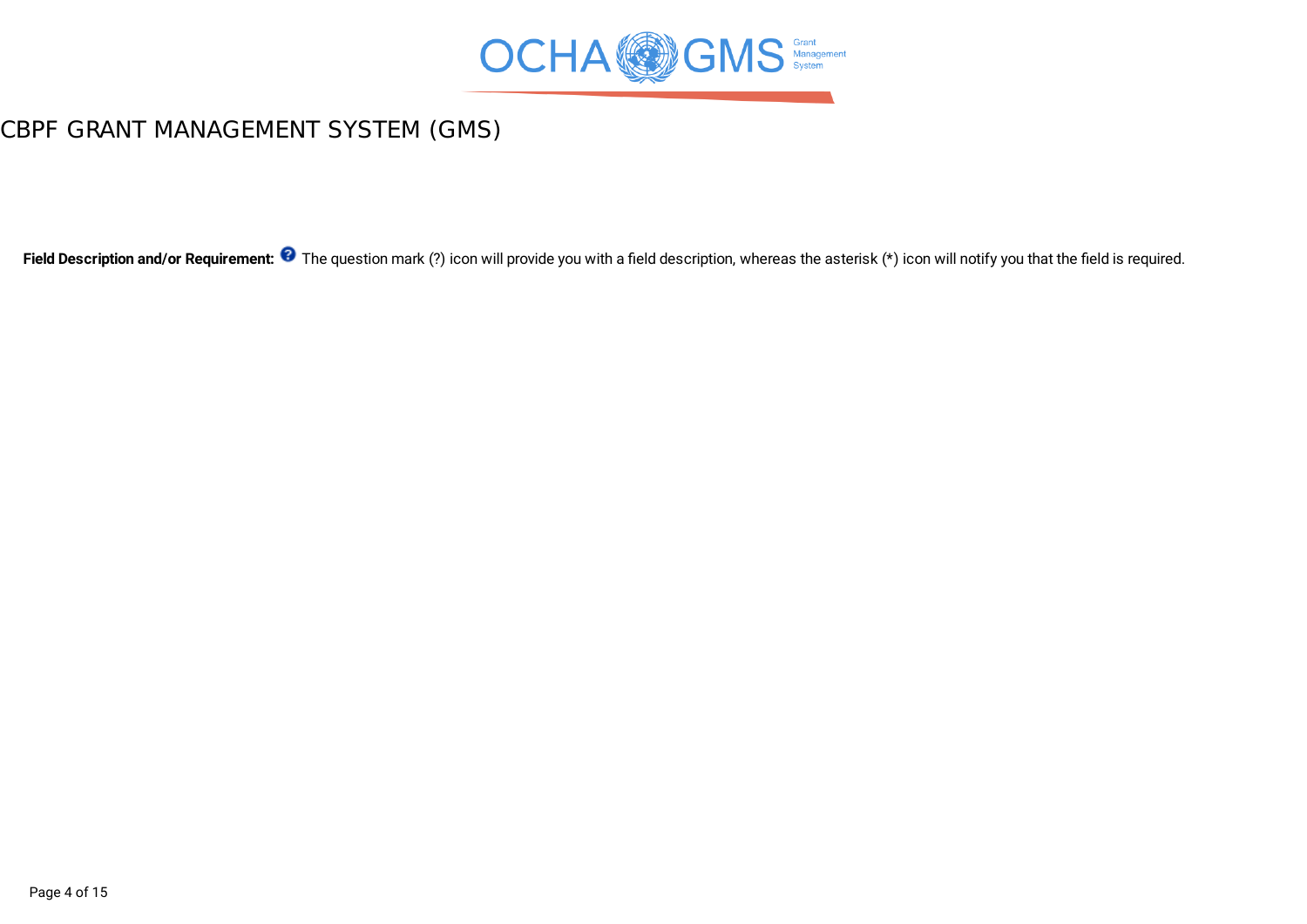

|                                                                                                                                   |                                                            |                                                                                          |                             |                  | [Under final TR review] |                                                                                                                                                                                                                                |                                           |                                                                            | Print <b>H A M C</b>                                                                                                                                     |
|-----------------------------------------------------------------------------------------------------------------------------------|------------------------------------------------------------|------------------------------------------------------------------------------------------|-----------------------------|------------------|-------------------------|--------------------------------------------------------------------------------------------------------------------------------------------------------------------------------------------------------------------------------|-------------------------------------------|----------------------------------------------------------------------------|----------------------------------------------------------------------------------------------------------------------------------------------------------|
| Send final TR to HFU                                                                                                              | Send back to IP                                            |                                                                                          |                             |                  |                         |                                                                                                                                                                                                                                | <b>Strategic Review</b>                   |                                                                            | Technical Review 3 HC Final Approval                                                                                                                     |
| Save & Stay<br>Save & Exit Project                                                                                                |                                                            |                                                                                          |                             |                  |                         |                                                                                                                                                                                                                                |                                           |                                                                            | Comments: Description of cost has been c<br>- By Wasser Jugaces (07 Oct 2015 01:16:42 PM)<br>[ $\bigoplus$ Add Comments ] [ $\bigotimes$ More Comments ] |
| Background<br><b>Cover Page</b>                                                                                                   | <b>Logical Framework</b>                                   | Work Plan   M & R Details                                                                | Other Info<br><b>Budget</b> | <b>Locations</b> | <b>Documents</b>        | <b>Project Tracking</b>                                                                                                                                                                                                        |                                           | <b>Project Admin</b> Timelines                                             | <b>Disbursement</b>                                                                                                                                      |
| <b>Project Created By:</b>                                                                                                        | <b>Marine Communication 30/08/2015 12:28:00 PM</b>         |                                                                                          |                             |                  |                         |                                                                                                                                                                                                                                |                                           | Last Updated By: We will be a state of the state on 28/09/2015 12:40:00 PM |                                                                                                                                                          |
| This section cannot be edited. For any changes, please contact administrator : and a summary of<br>mmaida@un.arg  ; Skype: Aishah |                                                            |                                                                                          |                             |                  |                         | <b>Primary cluster</b>                                                                                                                                                                                                         |                                           |                                                                            | <b>Sub cluster</b>                                                                                                                                       |
| <b>Requesting Organisation</b>                                                                                                    | XX (Test Organization)                                     |                                                                                          |                             |                  | Education               |                                                                                                                                                                                                                                |                                           | None                                                                       |                                                                                                                                                          |
| <b>Allocation Type</b>                                                                                                            | HPF 2015 Second Standard Allocation                        |                                                                                          |                             |                  |                         |                                                                                                                                                                                                                                |                                           |                                                                            |                                                                                                                                                          |
|                                                                                                                                   |                                                            |                                                                                          |                             |                  |                         |                                                                                                                                                                                                                                |                                           |                                                                            | Ы                                                                                                                                                        |
| Mandatory fields are marked with an asterisk *. Always save your information before changing tabs.                                |                                                            |                                                                                          |                             |                  |                         |                                                                                                                                                                                                                                |                                           |                                                                            |                                                                                                                                                          |
| Project Title *                                                                                                                   |                                                            | Return to school: supporting access to education for 6,000 children in Kobane town       |                             |                  |                         | Allocation Type<br>Category                                                                                                                                                                                                    | Select                                    | $\checkmark$                                                               |                                                                                                                                                          |
| Planned project duration $\boldsymbol{\Omega}$                                                                                    | 3 months                                                   | $\checkmark$                                                                             |                             |                  |                         | Project budget in US\$                                                                                                                                                                                                         | 220,000.39<br><b>Implementation Cost)</b> | (given automatically from budget tab. Includes Actual                      |                                                                                                                                                          |
| Fund Project code                                                                                                                 | Internal<br>(Generated automatically)                      | XXX-15/0000/SA2/E/INGO/0000                                                              |                             |                  |                         | External/Organization's<br>Project code (if any)                                                                                                                                                                               |                                           |                                                                            |                                                                                                                                                          |
| Planned Start Date <sup>*</sup>                                                                                                   | 01/10/2015                                                 |                                                                                          |                             |                  |                         | Planned End Date *                                                                                                                                                                                                             | 31/12/2015                                |                                                                            |                                                                                                                                                          |
| <b>Actual Start Date</b><br>(as per Agreement)                                                                                    | 01/10/2015<br>Please provide a description of the project. |                                                                                          |                             |                  |                         | <b>Actual End Date</b><br>(as per Agreement)                                                                                                                                                                                   | 31/12/2015                                |                                                                            |                                                                                                                                                          |
| Project Summary                                                                                                                   |                                                            | activities will be implemented in collaboration with the Kobane department of education. |                             |                  |                         | The project will facilitate the return to formal education for 6,000 girls and boys in Kobane town through the provision of essential teaching and learning materials as well as small-scale infrastructure repairs to four sc |                                           |                                                                            |                                                                                                                                                          |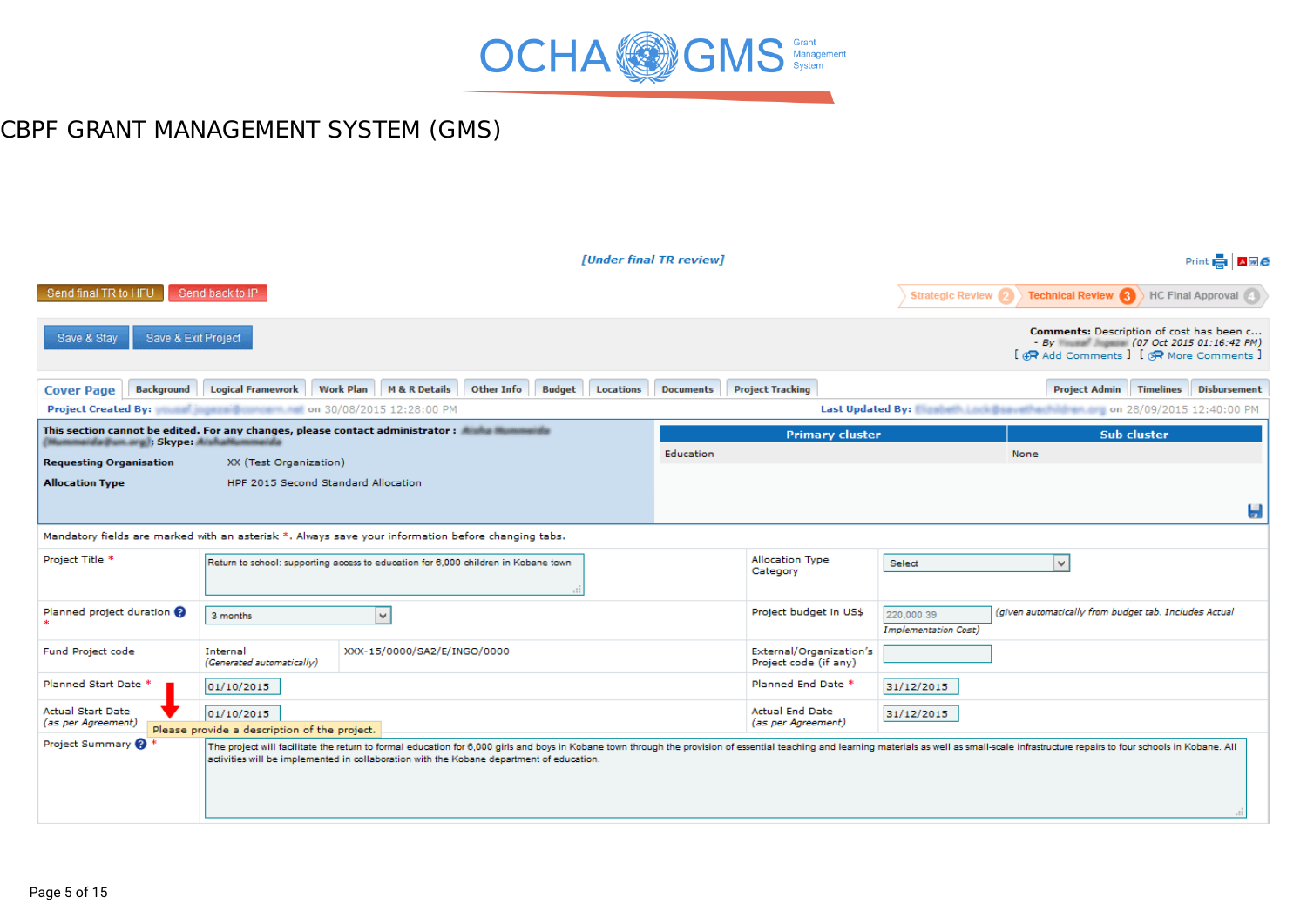

#### <span id="page-5-0"></span>**Save [Often!](#page-0-0)**

Save Buttons: 'Save & Stay' versus 'Save & Exit'



It is recommended that the user continuously save their work in the GMS. There are two saving options available: 'Save & Stay' will save the work and let the user remain on the screen they are working on. The 'Save & Exit Project' option allows the user to save and exit the project.

#### <span id="page-5-1"></span>**[Print](#page-0-0)**

Print Users can export the documents that they are drafting, reviewing or viewing on the GMS in PDF, Word or HTML, by clicking on the respective icons at the top right of the screen when they are inside the document (project proposal, reports).

At various stages within the project lifecycle, a user is able to print out field information to help them gather the required GMS field data in order to input into GMS at a later date. For instance, a user can print out a project proposal. Note: you can download narrative documents in Word, and budgets/financial reports in Excel.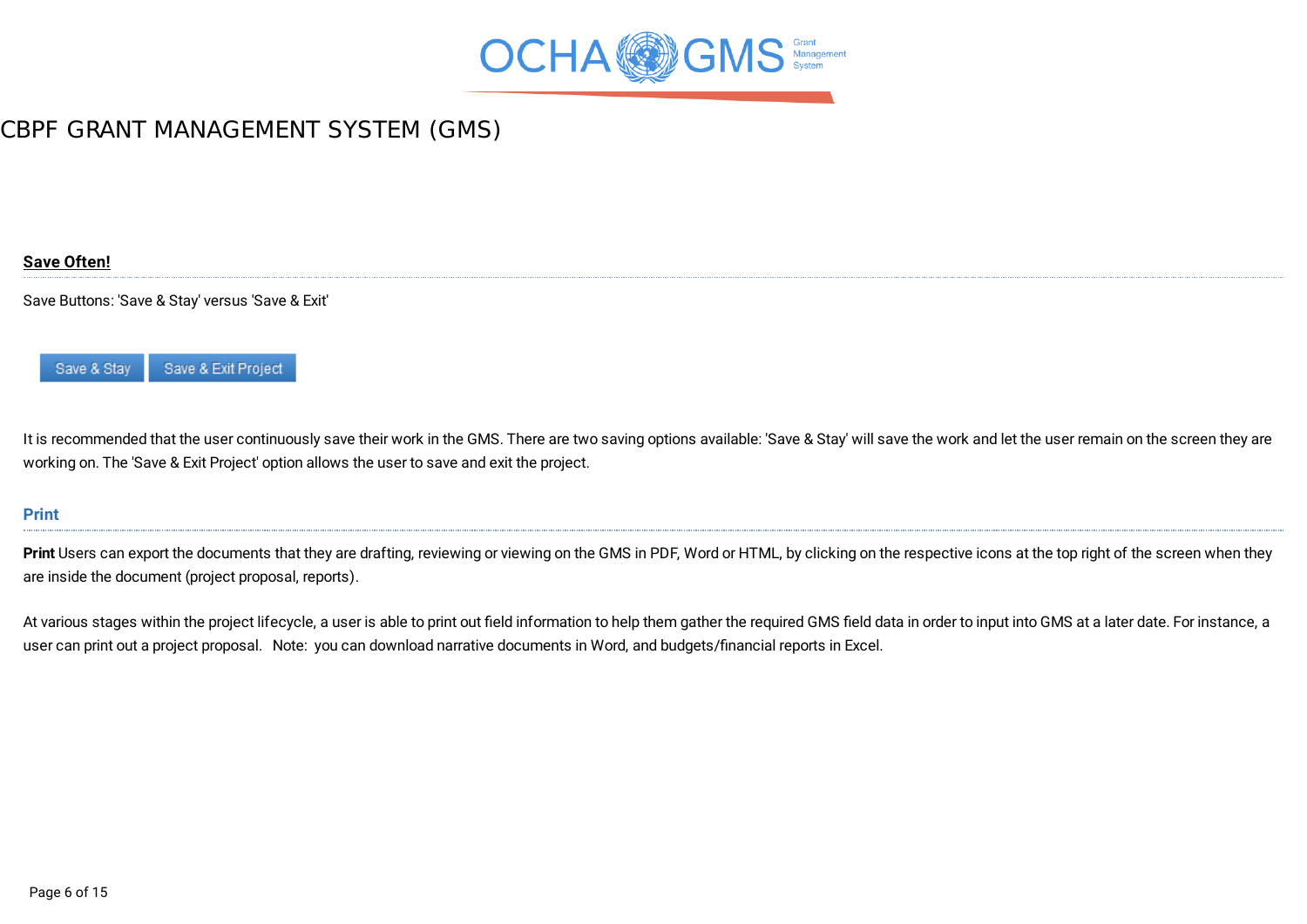

<span id="page-6-0"></span>

|                                                                                                               | [Under final TR review]                                                   | Print <b>REA</b> AME                                                                                                                                     |
|---------------------------------------------------------------------------------------------------------------|---------------------------------------------------------------------------|----------------------------------------------------------------------------------------------------------------------------------------------------------|
| Send final TR to HFU<br>Send back to IP                                                                       |                                                                           | Technical Review 3 HC Final Approval<br>Strategic Review 2                                                                                               |
| Save & Exit Project<br>Save & Stay                                                                            |                                                                           | Comments: Description of cost has been c<br>- By William Milliam (07 Oct 2015 01:16:42 PM)<br>[ <b>伊</b> Add Comments ] [ <b>伊</b> More Comments ]       |
| Work Plan   M & R Details<br>Other Info<br><b>Logical Framework</b><br><b>Background</b><br><b>Cover Page</b> | <b>Budget</b><br>Locations<br><b>Project Tracking</b><br><b>Documents</b> | <b>Project Admin</b>   Timelines   Disbursement                                                                                                          |
| <b>Project Created By:</b><br><b>And imperial Broadcast Author</b> 0n 30/08/2015 12:28:00 PM                  |                                                                           | Last Updated By: [3] and 28/09/2015 12:40:00 PM                                                                                                          |
|                                                                                                               |                                                                           |                                                                                                                                                          |
| <b>Red tabs Blue tabs</b>                                                                                     |                                                                           |                                                                                                                                                          |
|                                                                                                               |                                                                           |                                                                                                                                                          |
|                                                                                                               | [Under final TR review]                                                   | Print <b>H</b> Awe                                                                                                                                       |
| Send final TR to HFU<br>Send back to IP                                                                       |                                                                           | Technical Review 3 HC Final Approval<br><b>Strategic Review 2</b>                                                                                        |
| Save & Exit Project<br>Save & Stay                                                                            |                                                                           | Comments: Description of cost has been c<br>- By Wasser Magnese (07 Oct 2015 01:16:42 PM)<br>[ $\bigoplus$ Add Comments ] [ $\bigotimes$ More Comments ] |

Project Created By: Washington 20/08/2015 12:28:00 PM

Last Updated By: National Last Data with a 19th and pon 28/09/2015 12:40:00 PM

Tabs that are in Red, indicate that there are still required fields within that tab that need to be filled in. Please note, you will not be able to save the contents within the tab until all required fields are entered.

Tabs that are in Blue, indicate that all required fields within the tab have been filled out and the contents within the tab has been saved.

#### <span id="page-6-1"></span>**Orange buttons versus Green [buttons](#page-0-0)**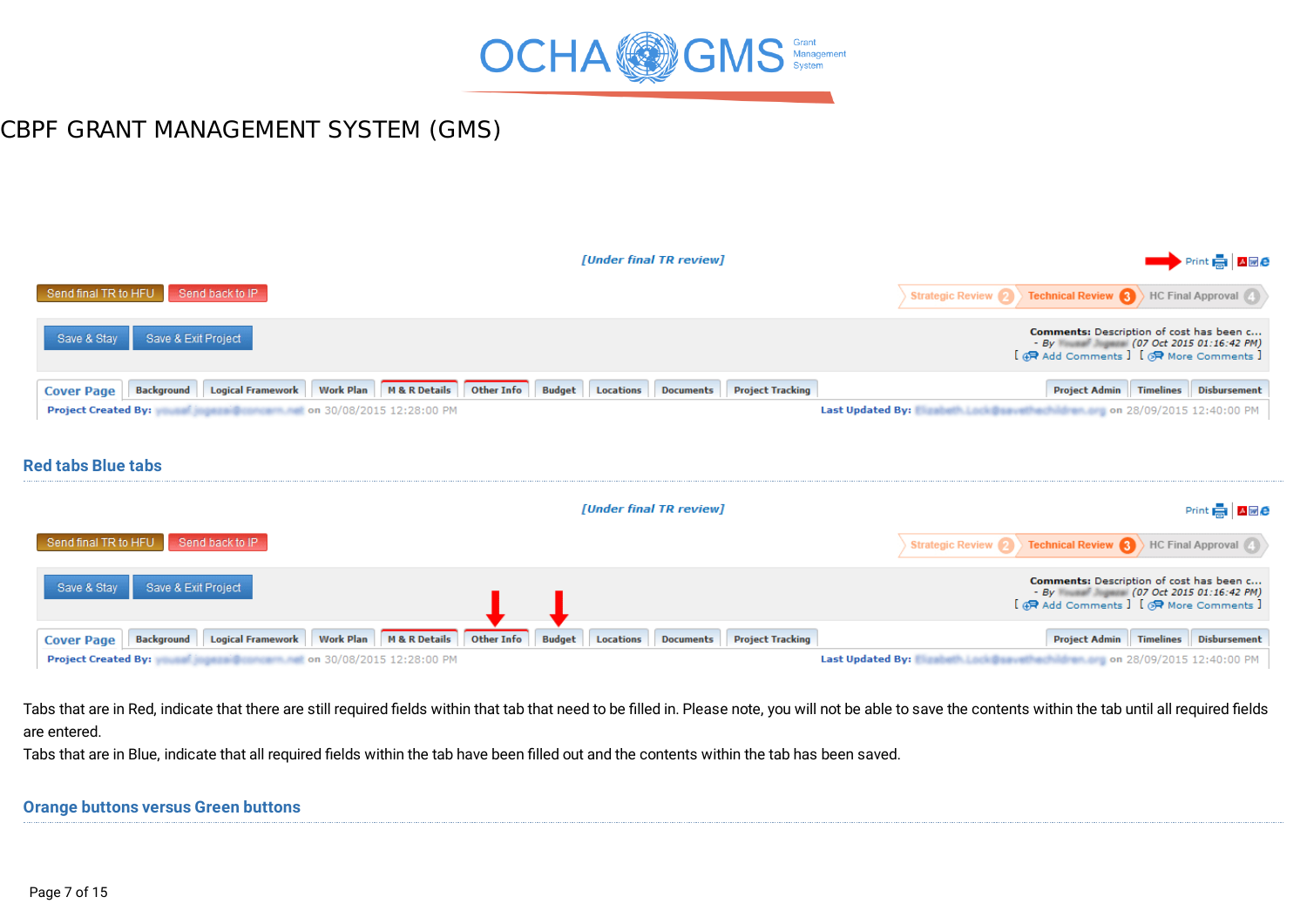

PP Re-draft Send to TR Recommended

Orange buttons are often used for the administrative purposes of pushing a project through to the next project status in the allocation workflow. Green buttons are often used by Agency/Partner to take some type of action such as 'Submit'

#### <span id="page-7-0"></span>**Making [Comments](#page-0-0)**

A user with edit or read-only rights to a project proposal, can make comments at the project level as well as at the project proposal tab level.

To make comments at the project level, the user is to first log into GMS, and select the desired project within their Home Page. Once within the desired project proposal, click on the 'Add Comments' hyperlink, located at the top left corner of screen. Once you have clicked on this link, a Project Comments window will appear. Add your comments in the space provided and press 'Save' when done.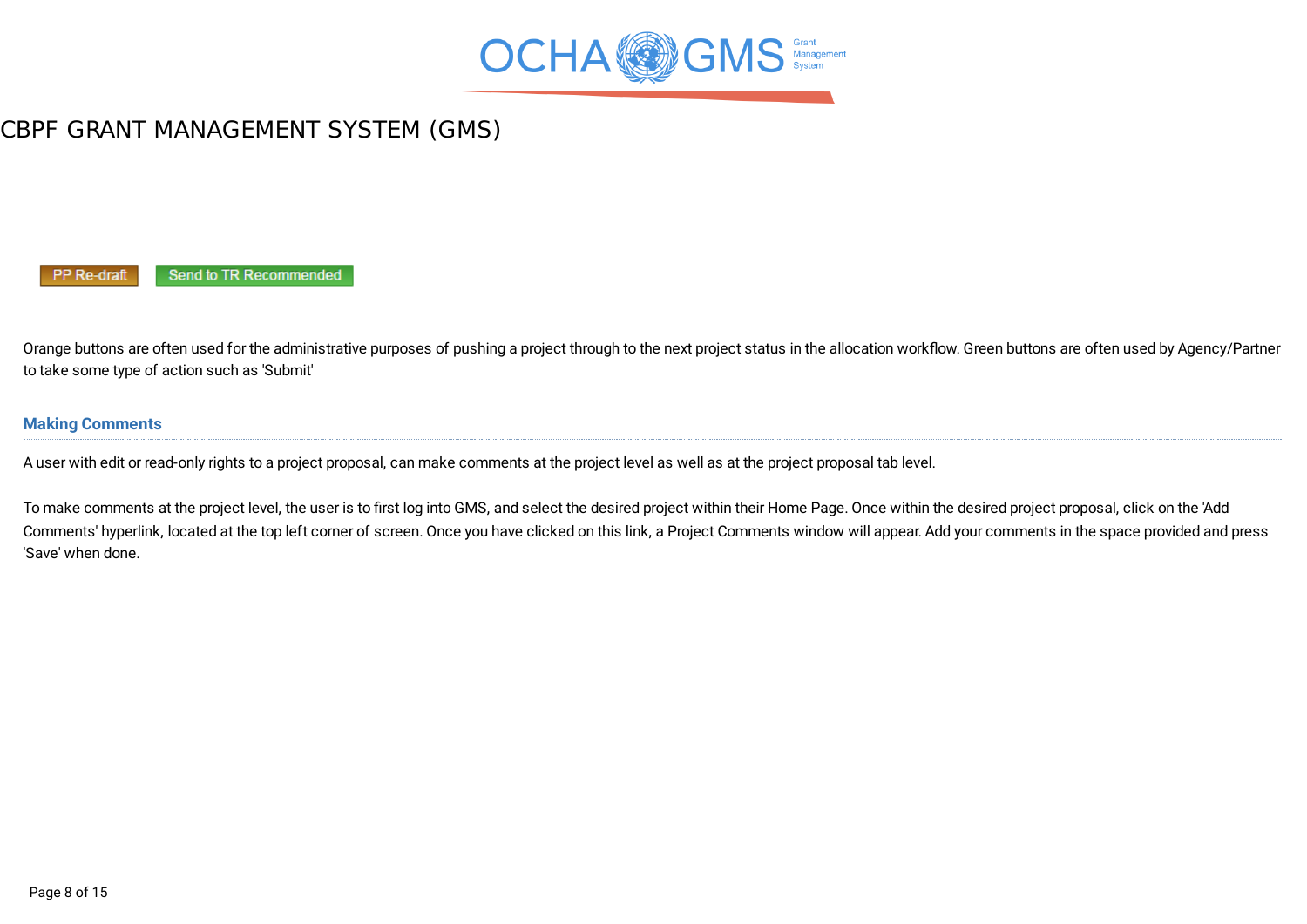

|                                                                    |                                                                                        |                                                                                                                                          | [Under final TR review] |                                                              | Print <b>A A A</b>                                                                                                            |
|--------------------------------------------------------------------|----------------------------------------------------------------------------------------|------------------------------------------------------------------------------------------------------------------------------------------|-------------------------|--------------------------------------------------------------|-------------------------------------------------------------------------------------------------------------------------------|
| Send final TR to HFU                                               | Send back to IP                                                                        |                                                                                                                                          |                         |                                                              | <b>Technical Review (3)</b> HC Final Approval (4)<br><b>Strategic Review <math>\Omega</math></b>                              |
| Save & Exit Project<br>Save & Stav                                 |                                                                                        |                                                                                                                                          |                         | 'Add Comments' hyperlink to<br>add comments at Project Level | Comments: Description of cost has been c<br>- By Wasser (07 Oct 2015 01:16:42 PM)<br>I (R Add Comments I I (R More Comments I |
| <b>Cover Page</b>                                                  |                                                                                        | Background Logical Framework Work Plan M & R Details Other Info Budget Locations Documents                                               |                         | <b>Project Tracking</b>                                      | Project Admin   Timelines   Disbursement                                                                                      |
|                                                                    | Project Created By: We are a series and the series on 30/08/2015 12:28:00 PM           |                                                                                                                                          |                         |                                                              | Last Undated By: New York (2018) 28/09/2015 12:40:00 PM                                                                       |
| Mummarida@um.arg); Skype: ArahaM<br><b>Requesting Organisation</b> | This section cannot be edited. For any changes, please conta<br>XX (Test Organization) | <b>Project Comments</b><br>Comments for project in "Under final TR review"                                                               |                         |                                                              | $\boldsymbol{\times}$<br><b>Sub cluster</b><br>None                                                                           |
| <b>Allocation Type</b>                                             | HPF 2015 Second Standar                                                                |                                                                                                                                          |                         |                                                              | Ы                                                                                                                             |
|                                                                    | Mandatory fields are marked with an asterisk *. Always save                            | Status Changed From: TR-3 draft To: Under final TR review<br>By: www.suppose.gov.com/mail: inti, Agencies/Partners (07/10/2015 01:16 PM) |                         |                                                              |                                                                                                                               |
| Project Title *                                                    | Return to school: supporting access                                                    | Description of cost has been changed i.e. direct to support and BoQ ia also uploaded.                                                    |                         |                                                              | $\vee$                                                                                                                        |
| Planned project duration                                           | 3 months                                                                               | 田 View Previous Comments                                                                                                                 |                         |                                                              | (given automatically from budget tab. Includes Actual<br><i>in</i> Cost)                                                      |
| Fund Project code                                                  | <b>XXX</b><br>Internal<br>(Generated automatically)                                    |                                                                                                                                          |                         |                                                              |                                                                                                                               |
| Planned Start Date *                                               | 01/10/2015                                                                             |                                                                                                                                          |                         |                                                              |                                                                                                                               |
| <b>Actual Start Date</b><br>(as per Agreement)                     | 01/10/2015                                                                             |                                                                                                                                          |                         |                                                              |                                                                                                                               |
| Project Summary @ *                                                | The project will facilitate the return<br>activities will be implemented in col        |                                                                                                                                          |                         | Cancel<br>Save                                               | as small-scale infrastructure repairs to four schools in Kobane. All                                                          |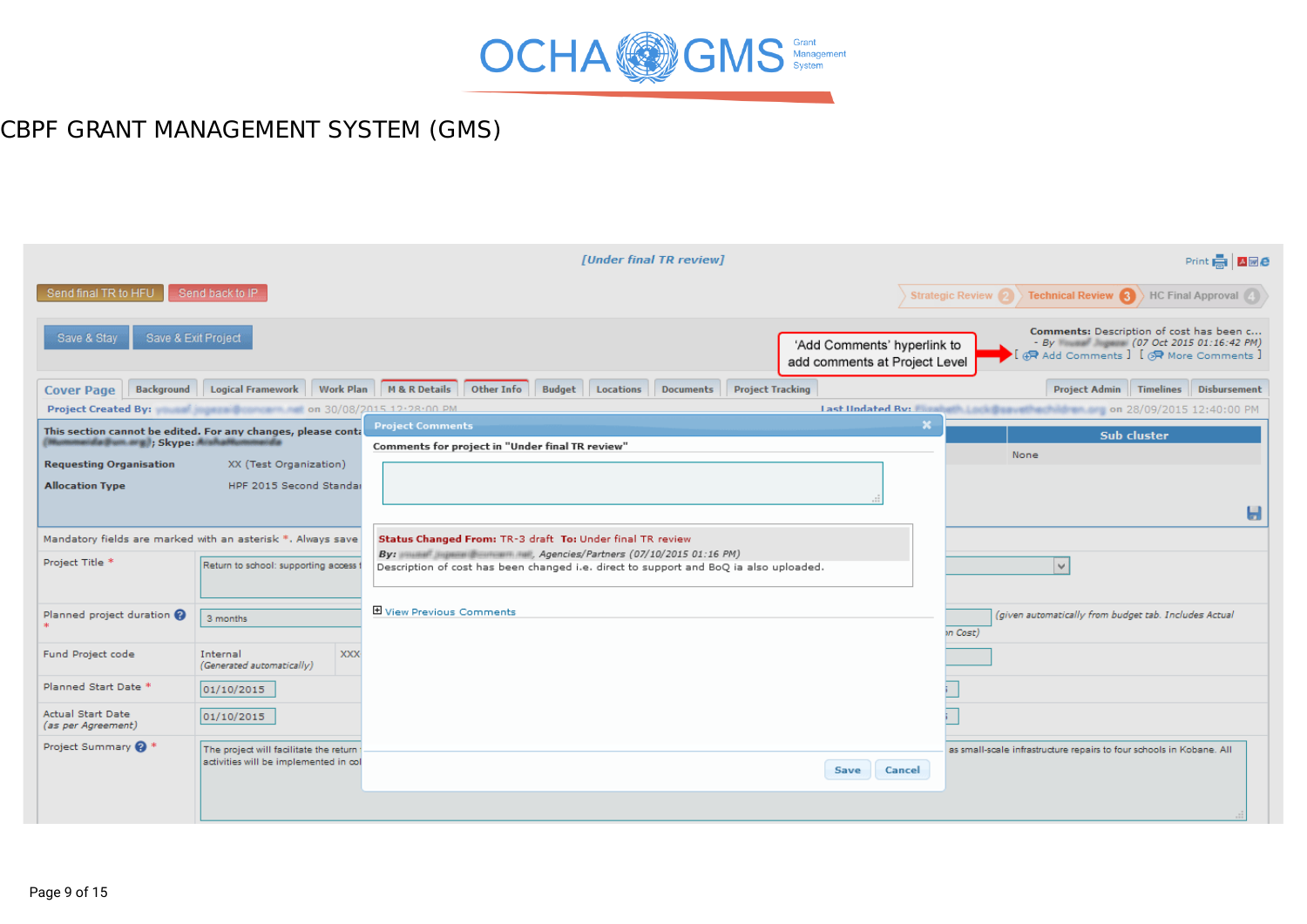

| <b>Comments for Cover Page</b>                                                                                                                                                                                                                        |                   |   |
|-------------------------------------------------------------------------------------------------------------------------------------------------------------------------------------------------------------------------------------------------------|-------------------|---|
| By Date <b>in</b> By Status                                                                                                                                                                                                                           | View all comments |   |
| Leave Comment:<br><b>Add Comments</b><br>here                                                                                                                                                                                                         |                   | Ы |
| By hannah@bigheart.org On 5/4/2015 05:30:30 (TR-1 draft)                                                                                                                                                                                              |                   |   |
| 1) Question - . BENEFICIARIES: the number of beneficiaries is not clear please specify? Answer - Beneficiaries are broken down above as 965 households / 5,790 direct beneficiaries. This includes 1216<br>men, 1216 women, 1621 boys and 1737 girls. |                   |   |
| By drossi@sy.goal.ie On 23/3/2015 03:01:58 (Under 1st TR review)                                                                                                                                                                                      | Comments icon     |   |
| . BENEFICIARIES: the number of beneficiaries is not clear please specify                                                                                                                                                                              |                   |   |
| UN OCHA @ 2015. All Rights Reserved.                                                                                                                                                                                                                  | Version 2.3.67    |   |
|                                                                                                                                                                                                                                                       |                   |   |

To add comments at the tab level, either go to the bottom of the tab and enter the comments within the comments section provided. Or click on the comments icon located on the lower right margin of the screen. After comments are made, please do not forget to press 'Save'. Once you click on the comments icon, a comments window will appear, enter comments within this window and press 'Save'.

ı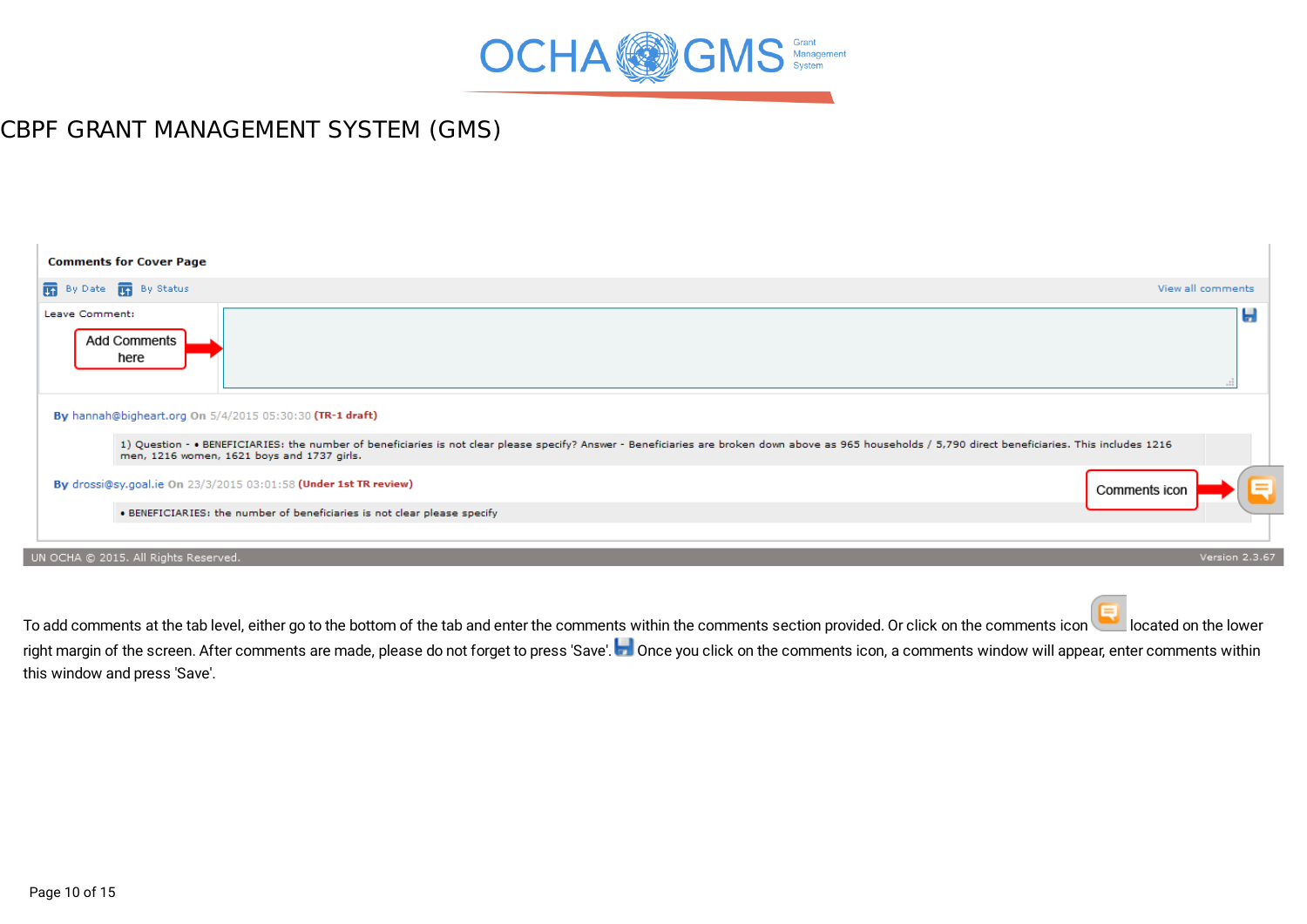



#### <span id="page-10-0"></span>**Viewing [Comments](#page-0-0)**

A user can view comments that have been made on the project proposal by clicking on the 'More Comments' hyperlink to review 'Workflow Status Comments'.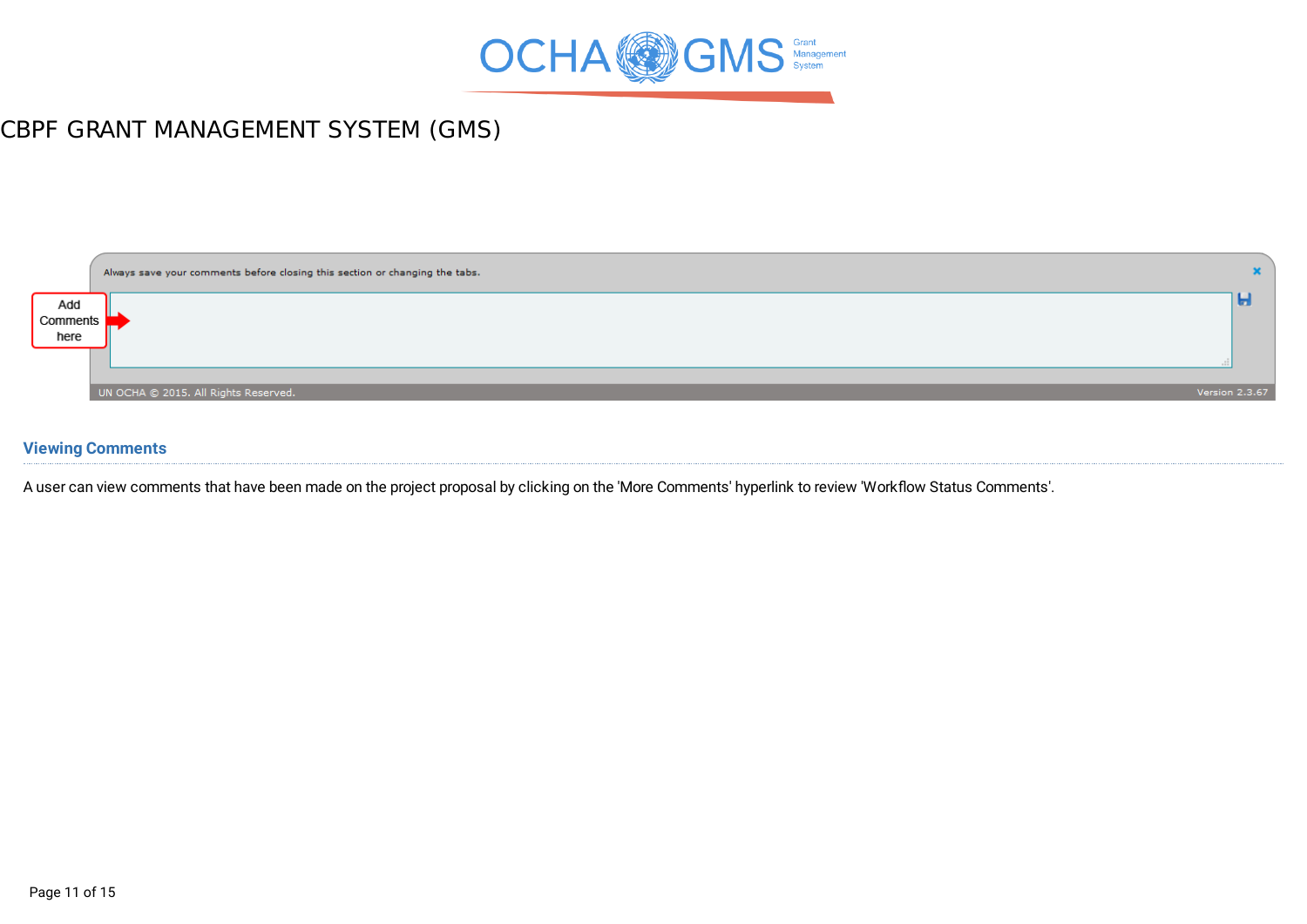

|                                    |                                                               | [Under final TR review]                                                                                                                                             | Print <b>A Z</b> Z <b>Z</b>                                                                                                                       |
|------------------------------------|---------------------------------------------------------------|---------------------------------------------------------------------------------------------------------------------------------------------------------------------|---------------------------------------------------------------------------------------------------------------------------------------------------|
| Send final TR to HFU               | Send back to IP                                               |                                                                                                                                                                     | <b>Technical Review <math>\left  \cdot \right </math></b> HC Final Approval $\left  \cdot \right $<br>Strategic Review 2                          |
| Save & Stay                        | Save & Exit Project                                           |                                                                                                                                                                     | Comments: Description of cost has been c<br>- By Winners (07 Oct 2015 01:16:42 PM)<br>[ $\bigoplus$ Add Comments ] [ $\bigotimes$ More Comments ] |
| <b>Cover Page</b>                  |                                                               | Background Logical Framework Work Plan M&R Details Other Info Budget Locations Documents<br><b>Project Tracking</b>                                                 | <b>Project Admin</b><br>More Comments                                                                                                             |
|                                    | Project Created By: We are a series on 30/08/2015 12:28:00 PM |                                                                                                                                                                     | Last Undated Ry: Fireway on 28                                                                                                                    |
| (Mummarida@um.org.); Skype: Arahai | This section cannot be edited. For any changes, please conta  | <b>Workflow Status Comments</b>                                                                                                                                     | <b>Sub cluster</b><br>$\lambda$<br>None                                                                                                           |
| <b>Requesting Organisation</b>     | XX (Test Organization)                                        | Status Changed From: TR-3 draft To: Under final TR review                                                                                                           |                                                                                                                                                   |
| <b>Allocation Type</b>             | HPF 2015 Second Standal                                       | By: William Suprame Countries and, Agencies/Partners (07/10/2015 01:16 PM)<br>Description of cost has been changed i.e. direct to support and BoQ ia also uploaded. |                                                                                                                                                   |
|                                    |                                                               |                                                                                                                                                                     | Ы                                                                                                                                                 |
|                                    | Mandatory fields are marked with an asterisk *. Always save   | Status Changed From: Under TR3 HFU To: TR-3 draft                                                                                                                   |                                                                                                                                                   |
| Project Title *                    | Return to school: supporting access                           | By: <b>By:</b> 29 AM) and the Humanitarian Financing Unit (HFU) (06/10/2015 10:29 AM)                                                                               | $\mathbf{v}$                                                                                                                                      |
|                                    |                                                               | 1.1, 1.3: Not direct costs. Pls change to Support cost                                                                                                              |                                                                                                                                                   |
|                                    |                                                               | 5.1, 5.2 move to category 7 and change from direct cost to support cost                                                                                             |                                                                                                                                                   |
| Planned project duration @         | 3 months                                                      |                                                                                                                                                                     | (given automatically from budget tab. Includes Actual<br>n Cost)                                                                                  |
| Fund Project code                  | <b>XXX</b><br>Internal                                        | Pls upload BoQ for 2.1, 2.2, 2.3, "vehicle running costs" (5.2) and for 7.1                                                                                         |                                                                                                                                                   |
|                                    | (Generated automatically)                                     |                                                                                                                                                                     |                                                                                                                                                   |
| Planned Start Date *               | 01/10/2015                                                    | Pls. address all commetns latest by Wednesday 07 October 2015 14:00 hrs. Turkey time                                                                                |                                                                                                                                                   |
| <b>Actual Start Date</b>           | 01/10/2015                                                    |                                                                                                                                                                     |                                                                                                                                                   |
| (as per Agreement)                 |                                                               |                                                                                                                                                                     |                                                                                                                                                   |
| Project Summary @ *                | The project will facilitate the return                        | Status Channed From: Under 3rd TR review, To: Under TR3 HFU                                                                                                         | as small-scale infrastructure repairs to four schools in Kobane. All                                                                              |
|                                    | activities will be implemented in co                          |                                                                                                                                                                     | Close                                                                                                                                             |
|                                    |                                                               |                                                                                                                                                                     |                                                                                                                                                   |
|                                    |                                                               |                                                                                                                                                                     |                                                                                                                                                   |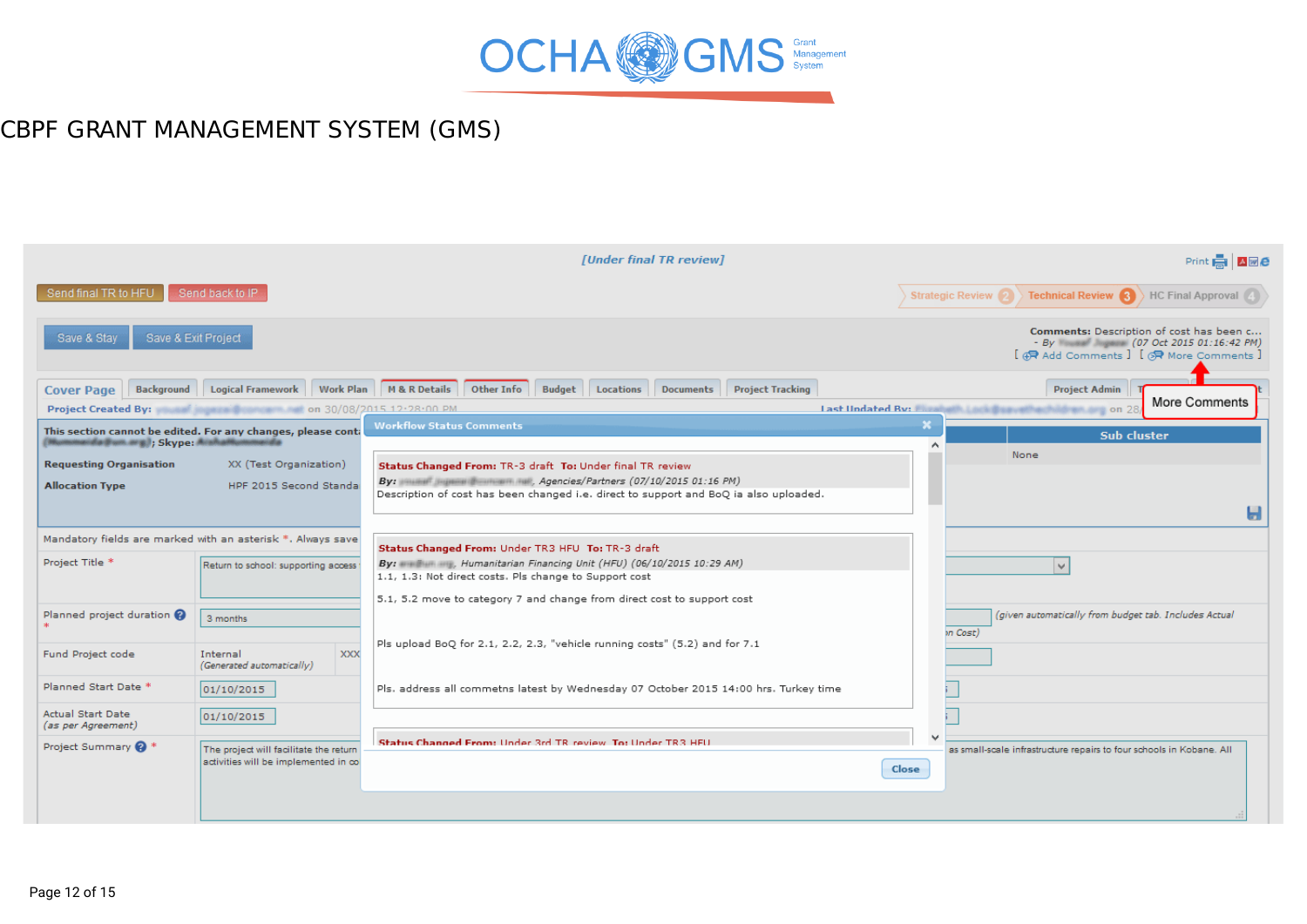

Or at the bottom of each project proposal tab, view the comments trail provided within. The comments trail will provide you with who made the comment, the date and time stamp of the comment, the workflow project status in which the comment was made, and the comment itself.

| <b>Comments for Cover Page</b>                           |                                                                                                                                                                                                                                                             |                   |
|----------------------------------------------------------|-------------------------------------------------------------------------------------------------------------------------------------------------------------------------------------------------------------------------------------------------------------|-------------------|
| <b>THE By Date R</b> By Status                           |                                                                                                                                                                                                                                                             | View all comments |
| Leave Comment:                                           |                                                                                                                                                                                                                                                             | Ы                 |
| By hannah@bigheart.org On 5/4/2015 05:30:30 (TR-1 draft) |                                                                                                                                                                                                                                                             |                   |
| Comments<br>History                                      | 1216 2165 Vestion - . BENEFICIARIES: the number of beneficiaries is not clear please specify? Answer - Beneficiaries are broken down above as 965 households / 5,790 direct beneficiaries. This includes 1216<br>men, 1216 women, 1621 boys and 1737 girls. |                   |
|                                                          | By drossi@sy.goal.ie On 23/3/2015 03:01:58 (Under 1st TR review)                                                                                                                                                                                            | Q                 |
|                                                          | . BENEFICIARIES: the number of beneficiaries is not clear please specify                                                                                                                                                                                    |                   |
| UN OCHA @ 2015. All Rights Reserved.                     |                                                                                                                                                                                                                                                             | Version 2.3.67    |

#### <span id="page-12-0"></span>**[Action](#page-0-0) Icons**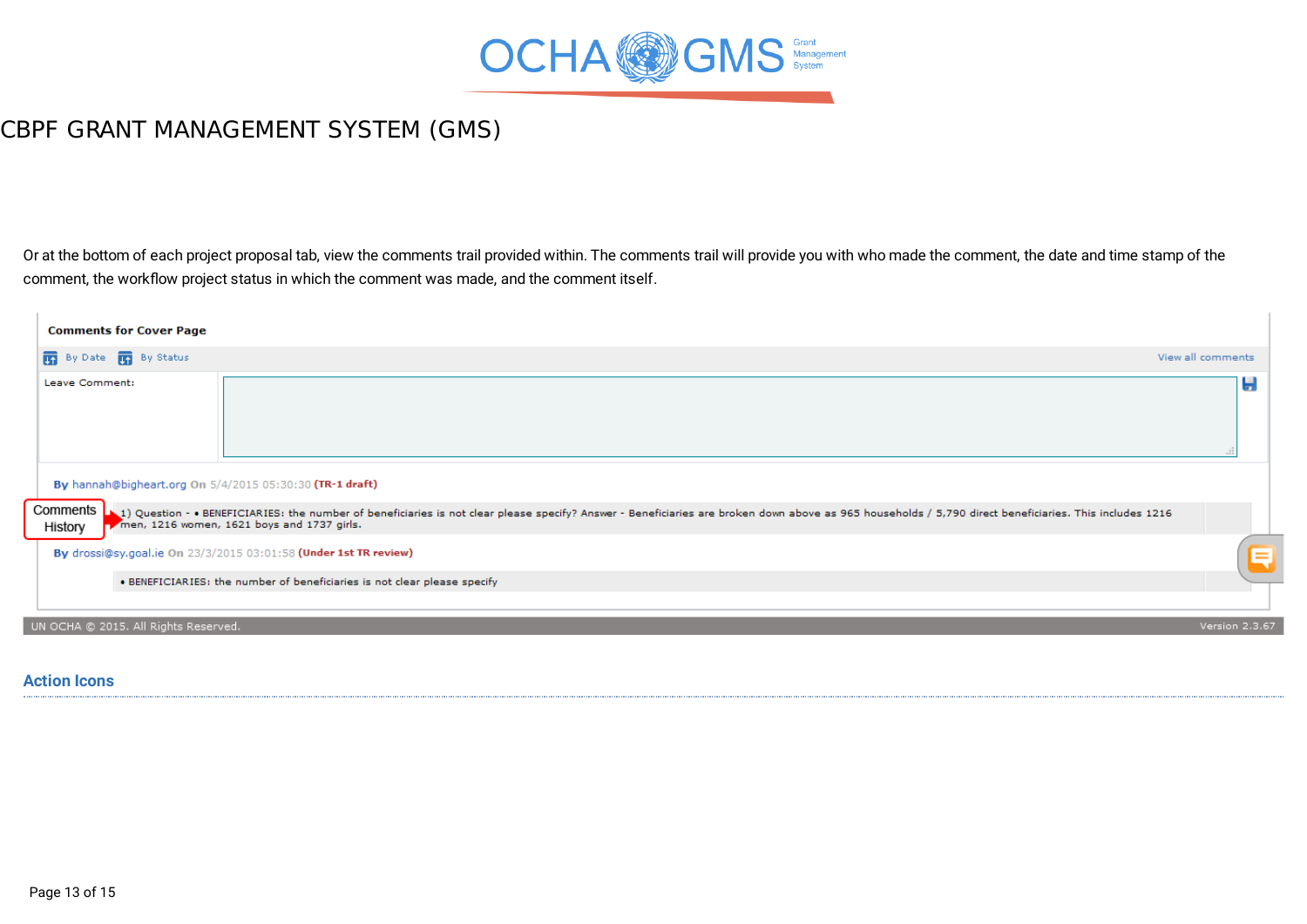



#### <span id="page-13-0"></span>**The Quick Access (not available to [Agency/Partner](#page-0-0) user role)**

The Quick Access tool, accessible on all pages of the GMS, enables users to quickly access sections in the GMS.